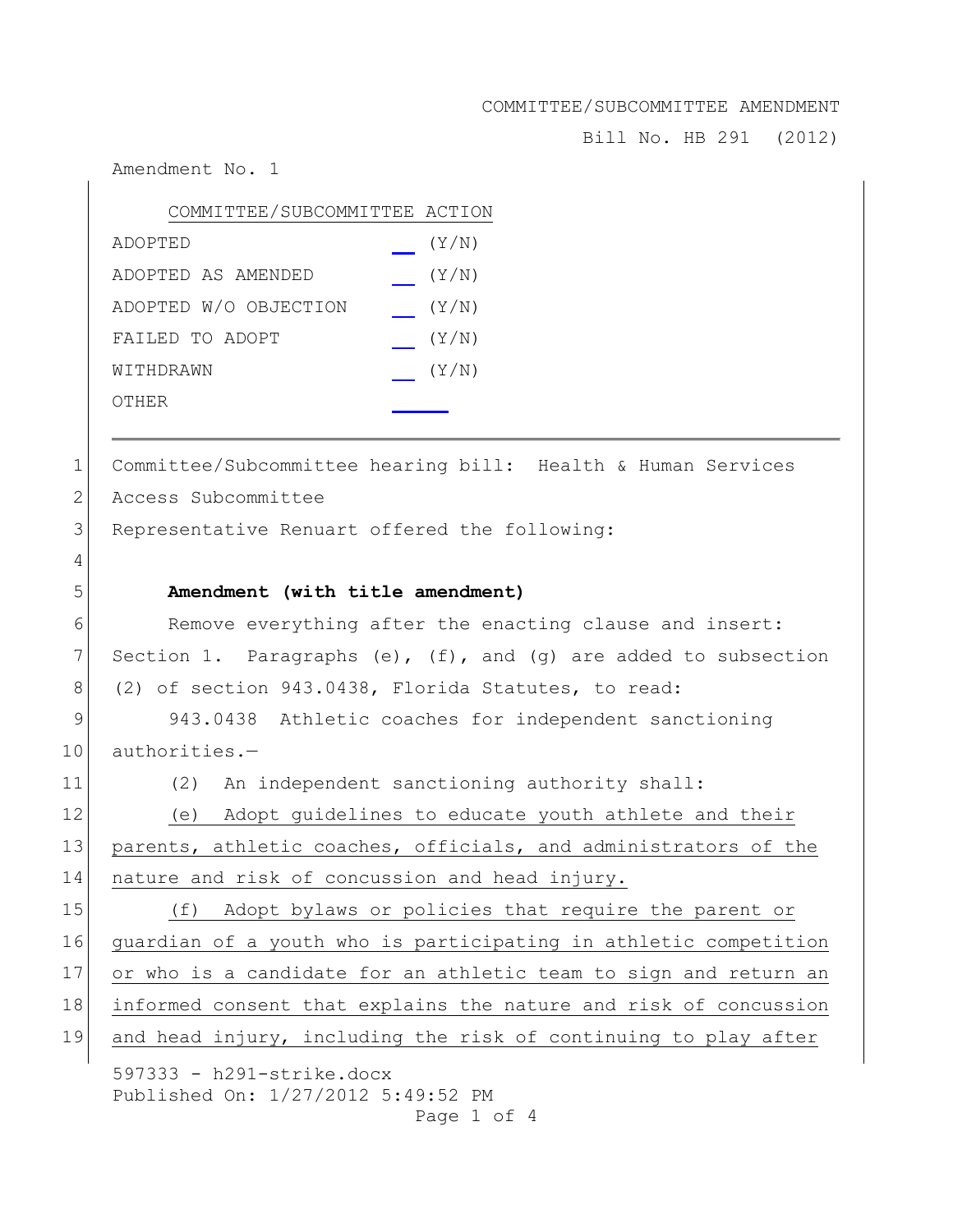Bill No. HB 291 (2012)

| 20 | Amendment No. 1<br>concussion or head injury, each year before participating in    |
|----|------------------------------------------------------------------------------------|
| 21 | athletic competition or engaging in any practice, tryout,                          |
| 22 | workout, or other physical activity associated with the youth's                    |
| 23 | candidacy for an athletic team.                                                    |
| 24 | (g) Adopt bylaws or policies that require each youth                               |
| 25 | athlete who is suspected of sustaining a concussion or head                        |
| 26 | injury in a practice or competition to be immediately removed                      |
| 27 | from the activity. A youth athlete who has been removed from an                    |
| 28 | activity may not return to practice or competition until the                       |
| 29 | youth submits to the athletic coach a written medical clearance                    |
| 30 | to return stating that the youth athlete no longer exhibits                        |
| 31 | signs, symptoms, or behaviors consistent with a concussion or                      |
| 32 | other head injury. Medical clearance must be authorized by the                     |
| 33 | appropriate health care practitioner trained in the diagnosis,                     |
| 34 | evaluation, and management of concussions as defined by the                        |
| 35 | Sports Medicine Advisory Committee of the Florida High School                      |
| 36 | Athletic Association.                                                              |
| 37 | Section 2. Paragraphs (e), $(f)$ , and (g) are added to                            |
| 38 | subsection (2) of section 1006.20, Florida Statutes, to read:                      |
| 39 | 1006.20 Athletics in public K-12 schools.-                                         |
| 40 | ADOPTION OF BYLAWS, POLICIES, OR GUIDELINES.-<br>(2)                               |
| 41 | (e) The organization shall adopt guidelines to educate                             |
| 42 | youth athletes and their parents, athletic coaches, officials,                     |
| 43 | and administrators of the nature and risk of concussion and head                   |
| 44 | injury.                                                                            |
| 45 | The organization shall adopt bylaws or policies that<br>(f)                        |
| 46 | require the parent of a student who is participating in                            |
| 47 | interscholastic athletic competition or who is a candidate for                     |
|    | $597333 - h291 - strike.docx$<br>Published On: 1/27/2012 5:49:52 PM<br>Page 2 of 4 |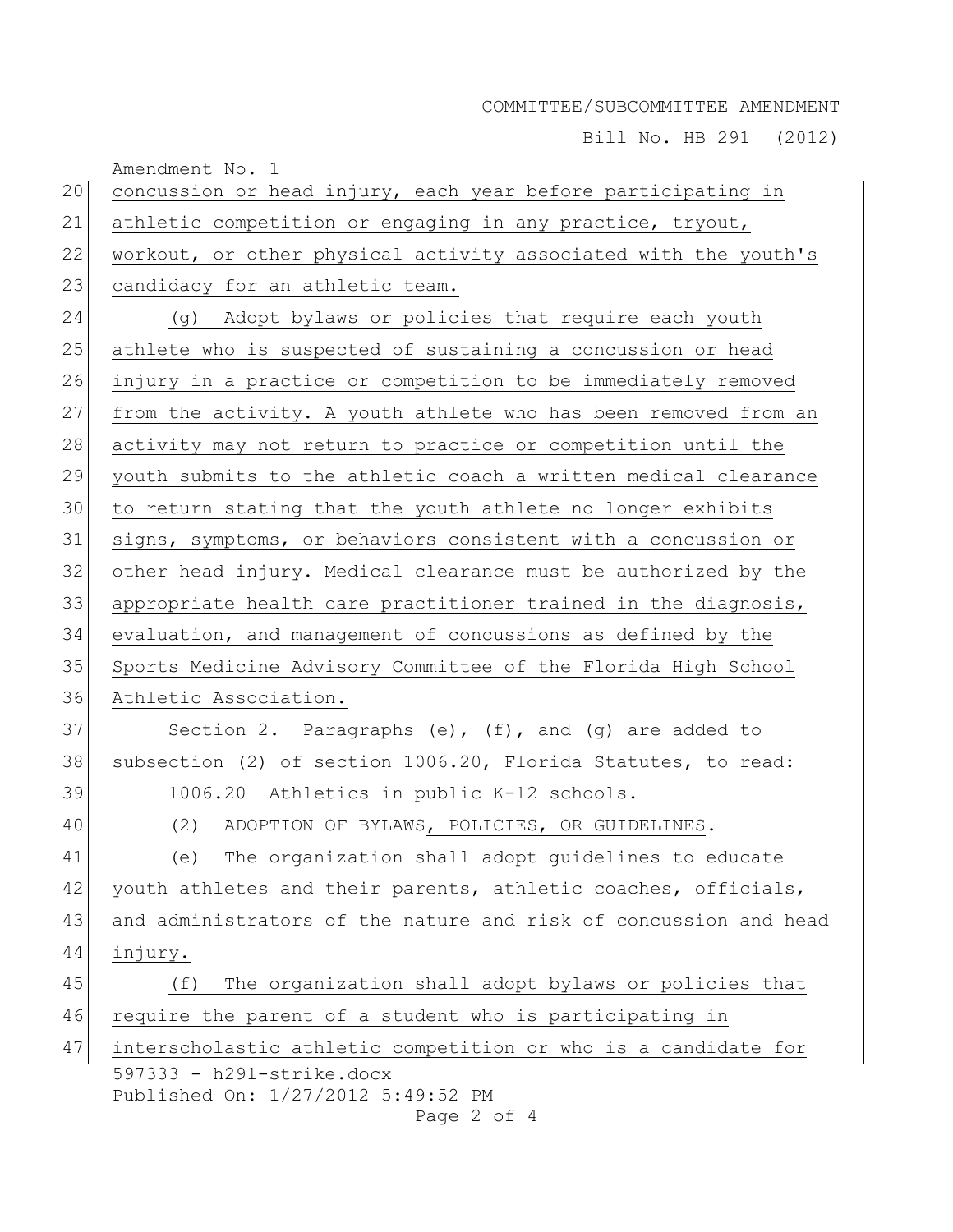Bill No. HB 291 (2012)

| 48 | Amendment No. 1<br>an interscholastic athletic team to sign and return an informed |
|----|------------------------------------------------------------------------------------|
| 49 | consent that explains the nature and risk of concussion and head                   |
| 50 | injury, including the risk of continuing to play after                             |
| 51 | concussion or head injury, each year before participating in                       |
| 52 | interscholastic athletic competition or engaging in any                            |
| 53 | practice, tryout, workout, or other physical activity associated                   |
| 54 | with the student's candidacy for an interscholastic athletic                       |
| 55 | team.                                                                              |
| 56 | The organization shall adopt bylaws or policies that<br>(q)                        |
| 57 | require each student athlete who is suspected of sustaining a                      |
| 58 | concussion or head injury in a practice or competition to be                       |
| 59 | immediately removed from the activity. A student athlete who has                   |
| 60 | been removed from an activity may not return to practice or                        |
| 61 | competition until the student submits to the school a written                      |
| 62 | medical clearance to return stating that the student athlete no                    |
| 63 | longer exhibits signs, symptoms, or behaviors consistent with a                    |
| 64 | concussion or other head injury. Medical clearance must be                         |
| 65 | authorized by the appropriate practitioner trained in the                          |
| 66 | diagnosis, evaluation, and management of concussions as defined                    |
| 67 | by the Sports Medicine Advisory Committee of the Florida High                      |
| 68 | School Athletic Association.                                                       |
| 69 | Section 3. This act shall take effect July 1, 2012.                                |
| 70 |                                                                                    |
| 71 | TITLE AMENDMENT                                                                    |
| 72 | Remove the entire title and insert:                                                |
| 73 | A bill to be entitled                                                              |
| 74 | An act relating to youth athletes; amending ss.                                    |
| 75 | 943.0438 and 1006.20, F.S.; requiring an independent                               |
|    | 597333 - h291-strike.docx<br>Published On: 1/27/2012 5:49:52 PM<br>Page 3 of 4     |